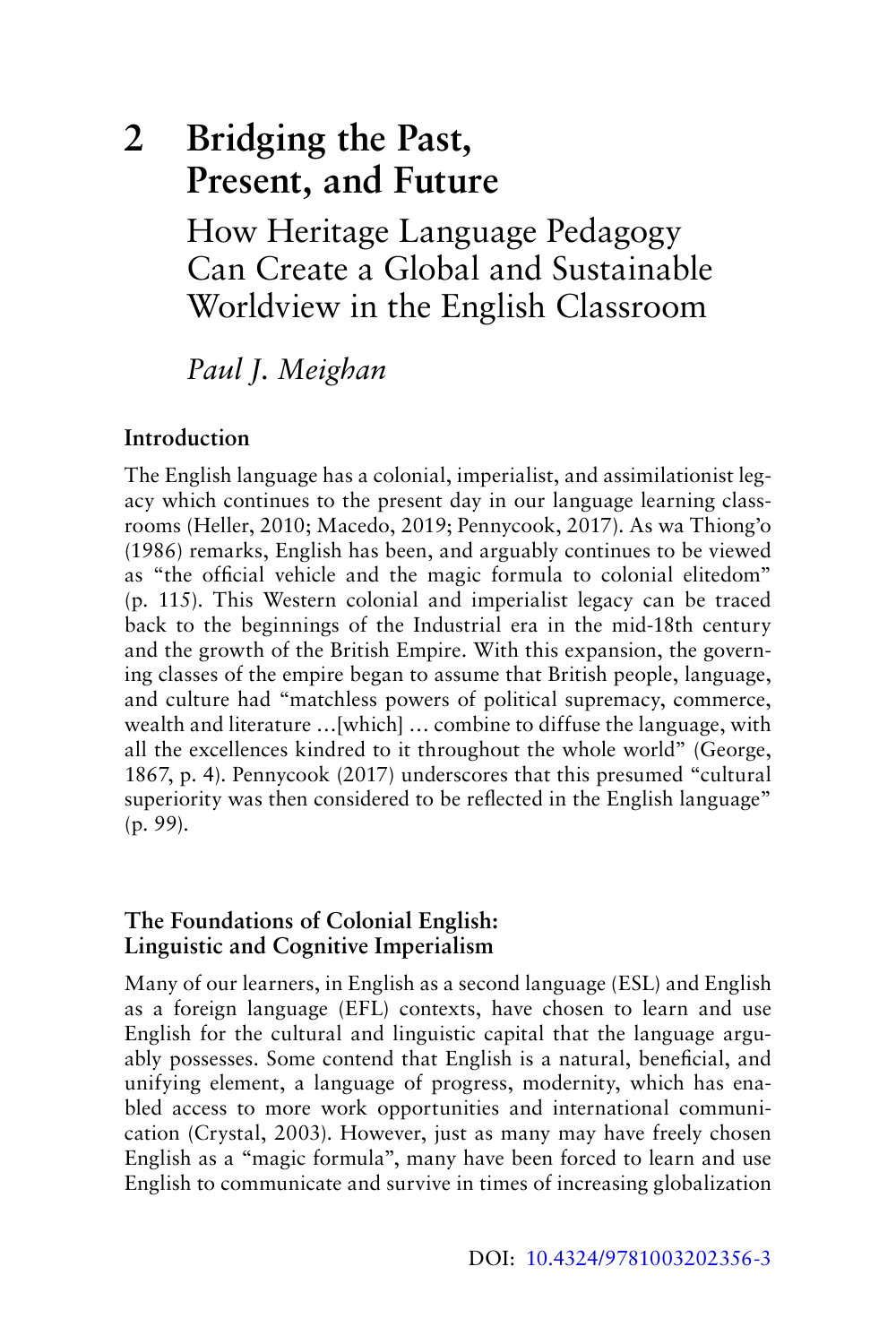or a "global monoculture" (Shiva, 2000). This lack of choice in order to "succeed" in dominant neoliberal, colonial contexts has also seen a corresponding rise in non-dominant languages becoming minoritized and Indigenous languages becoming extinct at an unprecedented rate (e.g., Harrison, 2007). In this light, it would appear that, as the British author Thomas De Quincey remarked more than 150 years ago, "the English language is travelling fast towards the fulfilment of its destiny … its ultimate mission of eating up, like Aaron's rod, all other languages" (De Quincey, 1862, pp. 149–150). Some scholars note that this "eating up of other languages" is a form of linguistic genocide (Phillipson & Skutnabb-Kangas, 2018) and an enactment of linguistic imperialism (Phillipson, 1992).

While some may argue that learners have agency in choosing to learn or speak English, the reality is that linguistic imperialism privileges those who use the dominant, "standard" form of the English language and disenfranchises those who do not. It is also a form of "linguicism" or a favoring of "one language over others in ways that parallel societal structuring through racism, sexism and class … [and] privilege[s] users of the standard forms of the dominant language, which represent[s] *convertible linguistic capital*" (Phillipson & Skutnabb-Kangas, 2018, pp. 121–122, emphasis mine). Linguistic imperialism normalizes a linguistic hierarchy, positioning English at the top as a useful commodity (Heller, 2010), or as a "passport to success" and prestige for speakers of alternative, non-dominant languages. Learning English is therefore often actively promoted, normalized, and internalized as *the* language to speak, the language of "progress" or "civility", at the expense of alternative, "lesser" languages (Pennycook, 2017; Phillipson & Skutnabb-Kangas, 2018). As President Theodore Roosevelt (1919) stated, "we have room for but one language here, and that is the English language". Assumed colonial cultural and linguistic superiority has set the foundations for a cognitive imperialism, or "white epistemological supremacy" (Minde, 2003), the goal of which is to "eradicate all vestiges of the subjugated and conquered cultures and their respective languages" (Macedo, 2019, p. 15) through "erase-and-replace" (McCarthy & Nicholas, 2014, p. 107) educational policies (e.g., the Indian residential school system in Canada which engendered genocidal practices; Truth and Reconciliation Commission of Canada, 2015).

# **Colonial English in Education and the Classroom**

Inequitable and detrimental practices of linguistic imperialism and the colonial English worldview can be facilitated or perpetuated, even unwittingly, in the ESL/EFL classroom. The classroom is a political microcosm that is, in many respects, the mirror of the belief system of the society at large and the nation-state (Laininen, 2019; Pennycook, 2001). The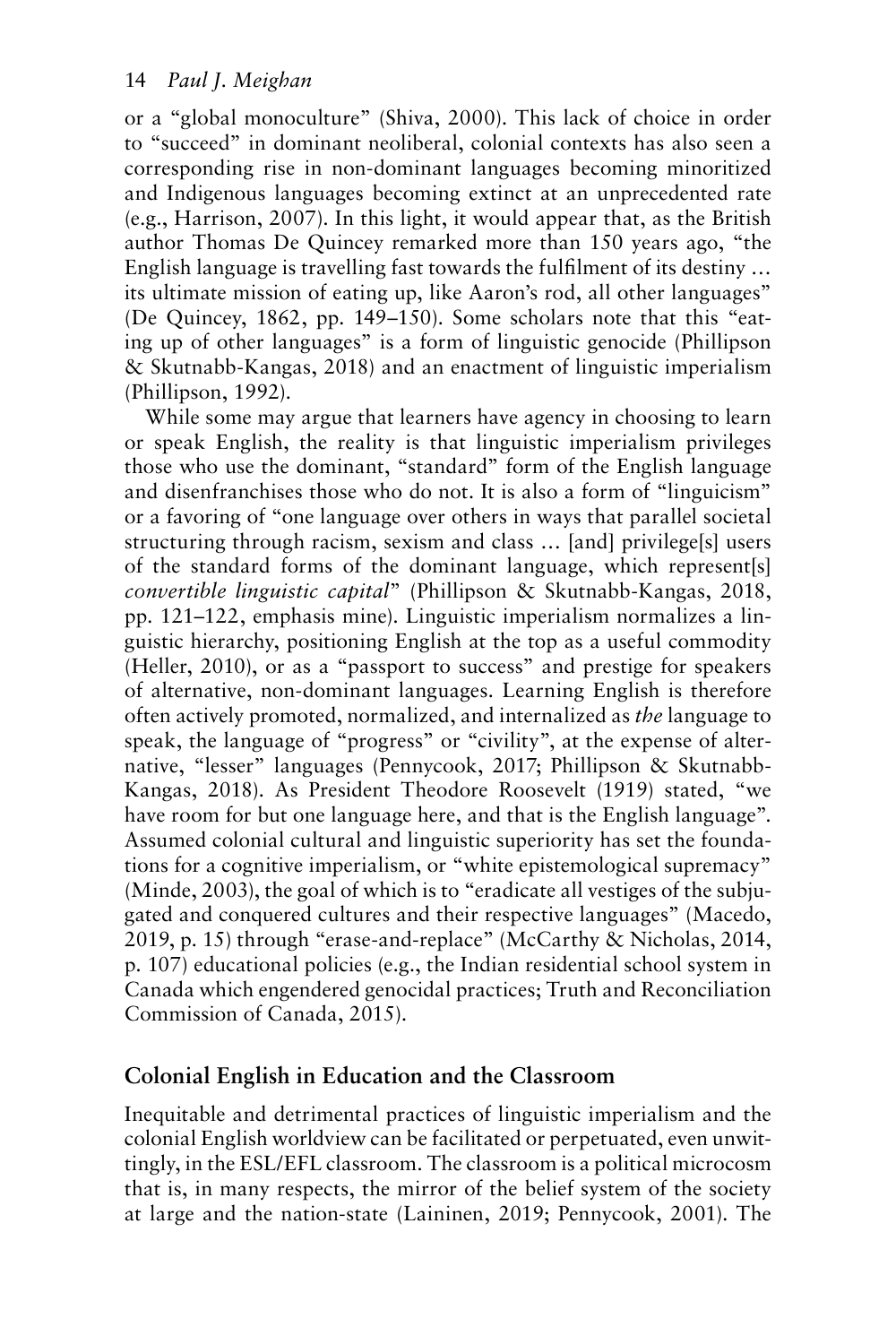belief system, or worldview, that English represents has grown from the monolingual, epistemic, and linguistically "superior" ideology imposed through an internal colonialism on the nations and Celtic languages of the British Isles to include a present-day global neoliberal ideology based on economic growth, products, and capitalism (Phillipson & Skutnabb-Kangas, 2018). Laininen (2019) argues that:

They [schools] reflect deeply our Western worldview which is the underlying cause for the sustainability crisis … [and] … the main goal of education would be to give future generations tools for thinking and seeing the world differently, constructing their own worldviews, and acting to create a sustainable future.

(pp. 186–187)

Moreover, educational institutions and classroom courses are increasingly packaged and presented as economic products (e.g., "academic capitalism"; Baltodano, 2012), the purpose of which is to develop shared "mental models … [such as] a good citizen is a good consumer and GDP growth equals increased national wellbeing" (Laininen, 2019, p. 166). This neoliberal economic package can also be seen in English being promoted as a *lingua franca* or global language and the upsurge in ESL/EFL schools worldwide. According to Orbis Research (2019), "in 2018, the global English Language Learning market size was 9990 million US\$and it is expected to reach 29700 million US\$by the end of 2025" (para. 3). In addition, another report by Technavio expects that the global digital (or online) English language learning market will "grow by USD 14.69 billion during 2020-2024" through the "adoption of English as a global language to boost the *market growth*" (emphasis mine, Business Wire, 2020, para. 1).

The monolingual, as opposed to multilingual, ideology underpinning the expansion of colonial English continues to benefit the elite governing forces of an international political economy. Some may stress that learning English as a global language enables better job opportunities or economic prospects (e.g., Crystal, 2003). While this may hold true for some learners, neoliberal, monolingual ideologies can minoritize speakers of alternative languages and essentialize them as subjects groomed for work with "basic", "functional", or acritical transactional English skills (Kubota, 2020; Phillipson & Skutnabb-Kangas, 2018; Shin & Park, 2015). Neoliberal, colonial English does not always lead to transformative social change for those who acquire ESL/EFL due to "epistemological racisms" (Kubota, 2020) and the privileging of Western, white Euro-American knowledge systems. Kubota (2020) remarks:

The field of teaching English as a foreign language is a case in point. Japanese curricula and instruction, for example, emphasize standardized English and overrepresent inner circle countries, especially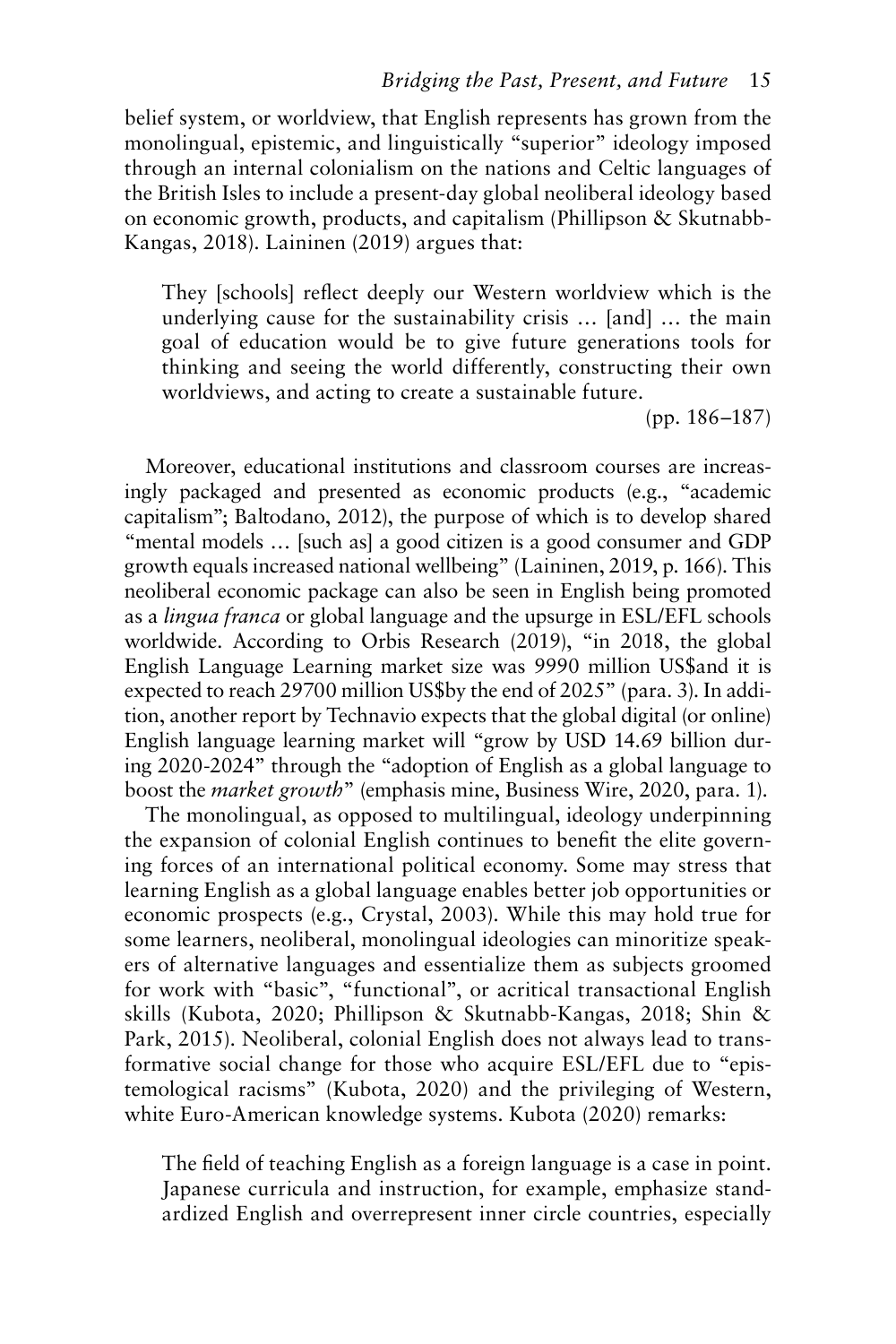the USA, as well as whiteness … This is reflected in Japanese students' preference for white native English-speaking teachers over black or Asian ones.

(p. 718)

The focus on neoliberal ideologies worldwide and the commodification of language also means we become increasingly disconnected from our environment, the world, and nature. From a neoliberal and colonial perspective, the English language is viewed as a decontextualized communicative "code" or product that can bring about economic profit and easily meet the transactional demands of capitalist work (Shin & Park, 2015). In the ESL/EFL classroom, as Modiano (2001) puts it, "the learner's mind is colonized through the acquisition of a foreign tongue" (p. 164). The decontextualization and commodification of language (Heller, 2010) in the dominant Western worldview could arguably be considered an "epistemological error" (Bateson, 1972). For example, according to Sterling (2003), there is a disconnect between the mainstream dominant Western, binary, mechanistic worldview (or "Decontextual Separation") and the alternative holistic worldview (or "Co-creation in Context"). Sterling suggests an ecological worldview as a way forward for a new sustainable paradigm. Sterling (2010) elaborates, "not only do current ways of thinking, perceiving and doing need to change in response to critical systemic conditions of uncertainty, complexity and unsustainability, but old paradigms are the root of these conditions" (p. 19).

This change could involve epistemic (transformative) learning which involves "unlearning" to transform "understanding and conceptions about the interdependence of humans and nature, the essence of humanity, fundamentals of wellbeing, and the role of economy in our world … education for a sustainable future must have a strong reflective value dimension added" (Laininen, 2019, p. 180). We should look at alternative and empowering ways to overcome "monocultural approaches to knowledges" (Icaza & Vazquez, 2018, p. 117), look toward a different, more equitable world and future, and "decolonize the mind" (wa Thiong'o, 1986, p. 4). One way in which we could do this is through a heritage language pedagogy which enables us (learners and educators) to share knowledge in the classroom in a culturally and environmentally responsive way while learning about new ways of seeing and protecting the world.

## **Looking toward the "Future": The Role of Heritage Language Pedagogy in Creating a More Holistic, Global Sustainable Worldview**

A heritage language pedagogy is a method through which all multicultural and multilingual learners, not only speakers or learners of dominant, non-endangered languages, can feel fully empowered and validated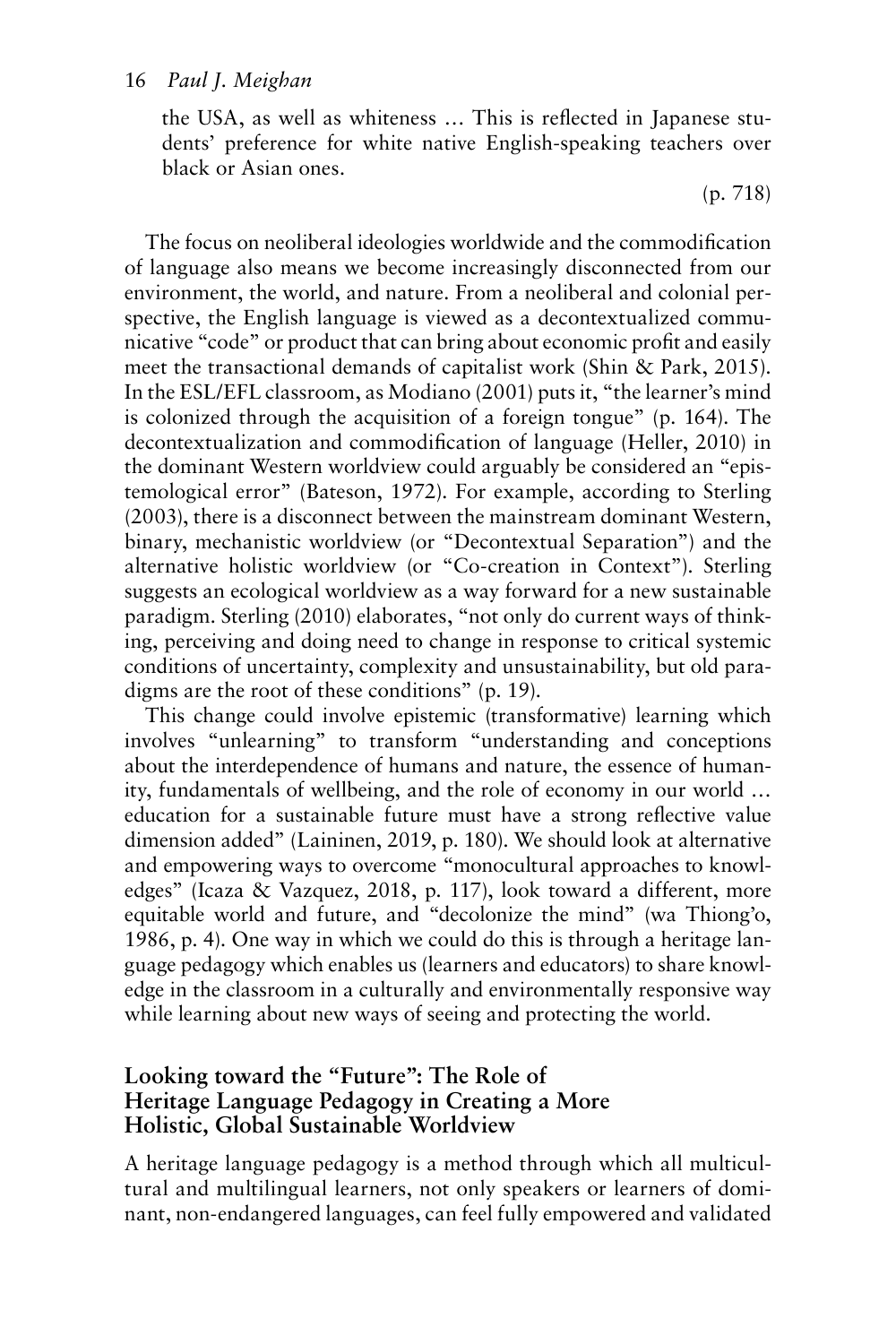in an alternative holistic, earth-centered (as opposed to human-centered) learning process. A heritage language is "any language which has to some extent been diminished or disenfranchised as a result of another" and a heritage language speaker is "anyone who speaks, or is in the process of reclaiming, an ancestral language which has emotive and cultural significance" (Meighan, 2019, p. 2).

Heritage languages and their speakers have been disenfranchised, minoritized, and/or even forcefully eradicated in the name of linguistic imperialism and white epistemological supremacy with the advance of dominant colonial languages, such as English (Meighan, 2019; Pennycook, 2017; Phillipson & Skutnabb-Kangas, 2018). This minoritization and linguicide, or "conscious acts of language liquidation" (wa Thiong'o, 2009, p. 17), has been compounded by neoliberal educational practices such as high-stakes standardized testing, colonial teaching methods which privilege the print canon and "standard" forms of language (as opposed to "vernacular" forms and visual/aural literacies), and English-only monolingual learning environments (Cummins, 2005; García, 2009).

Heritage language speakers represent a rich tapestry of ancestries and cultures, very distinct languages, and a multitude of traditions across the world that have survived colonial "erase and replace" educational policies (McCarthy & Nicholas, 2014, p. 107). Subtractive "English only" monolingual ESL/EFL classroom environments can, even unknowingly, perpetuate detrimental colonial narratives of cognitive and linguistic superiority and further marginalize heritage and Indigenous language speakers. For example, the neoliberal commodification of English as a "passport to success" in a capitalist belief system has negatively impacted the formation of heritage language speakers' identities and self-esteem. Heritage language speakers and families desire to assimilate into the dominant mainstream culture as they believe the neoliberal agenda will give them better opportunities in life (Shin & Park, 2015; Tse, 1998). The issue with this "ethnic ambivalence or evasion" (Tse, 1998) is that languages are marketed or assumed to be mere commodities to be bartered in exchange for social status, mobility, or economic gain. The commodification of language serves to promote the interests of capitalist regimes where, more often than not, ESL/EFL learners across diverse contexts and cultures are groomed to be good or ideal neoliberal subjects (e.g., Shin and Park's 2015 case studies in Europe, North America, and East Asia). Linguistic commodification also ignores the social, cultural, historical, and ecological grounding of language and the profound impact language has on positive identity formation (Hallett et al., 2007). As Nash (2018) remarks, "language and ideas of self and environment are amalgamated in complex relationships" (p. 359).

With the "multilingual turn" in second language acquisition, some may argue that there have already been movements toward more culturally and emotionally responsive curricula in the English learning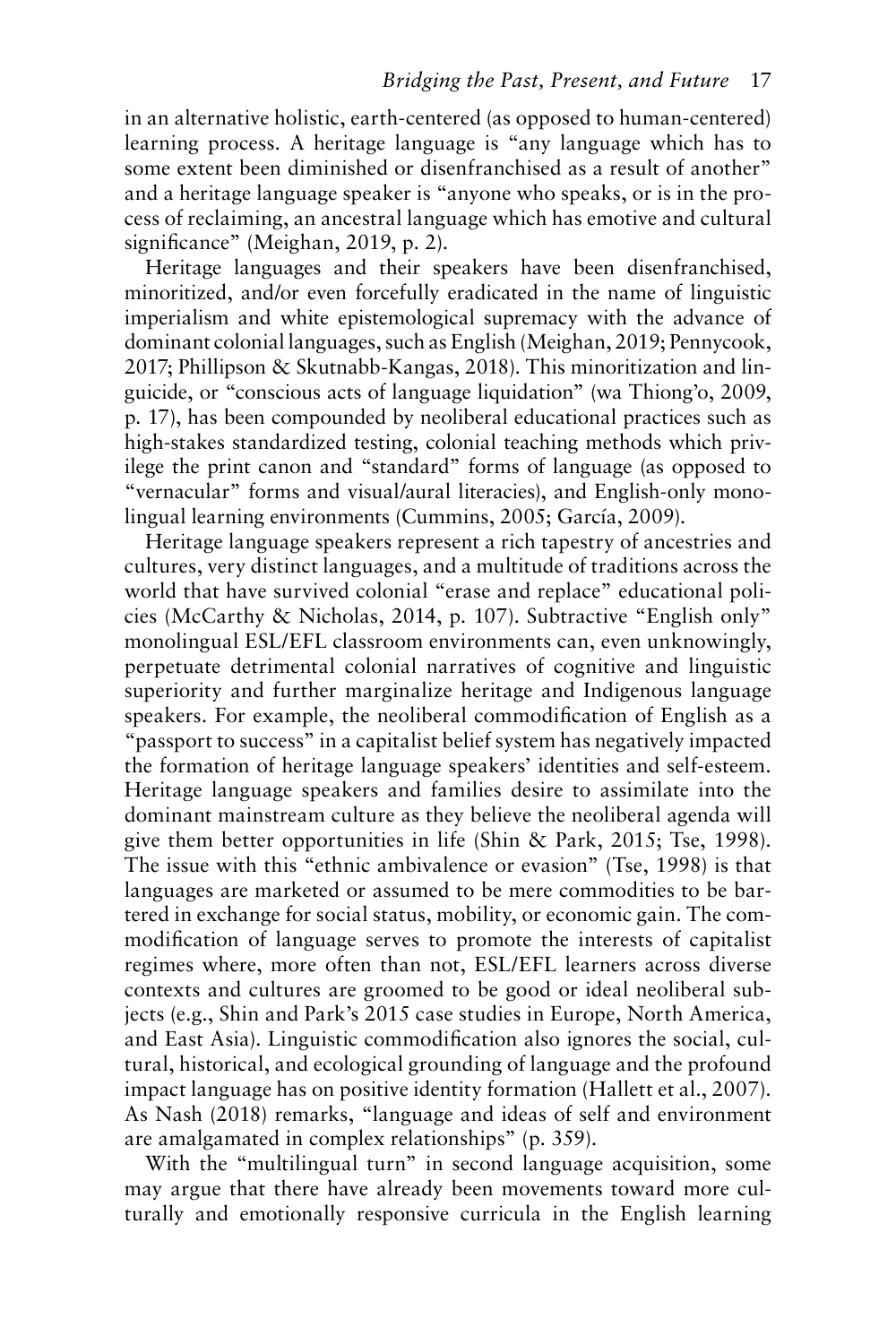classroom (i.e., translanguaging and plurilingual practices; García & Otheguy, 2019). However, the languages which are acknowledged and/or implemented in the classroom still tend to be colonial, "official" nationstate, and/or non-endangered languages (e.g., Spanish or French) (Ball & McIvor, 2013; Pennycook & Makoni, 2020). One of the major problems with the continued emphasis on learning and validating only non-endangered languages with a colonial legacy is that they can transmit the neoliberal, individualistic worldview (with the above mentioned detrimental and inequitable impacts) which is in stark contrast with more ecocentric, earth-centered, and sustainable ways of knowing and being (e.g., heritage/ancestral and Indigenous worldviews; Macedo, 2019; McGregor, 2004; Meighan, 2020). Indigenous worldviews across the globe, for example, view language, culture, and the land as inseparable (McGregor, 2004) and view nature as a living being. The understanding that nature is animate and living dissolves the human-nature dichotomy and human (cognitive) exceptionalism/superiority characteristic of the hegemonic Western worldview (Battiste, 2013; Plumwood, 2002; Rose, 2005).

In essence, there is a need to bridge the "past", "present", and "future" for a more culturally and environmentally responsive pedagogy that respects all humans, more than humans, and all languages. This chapter contends that a heritage, decolonizing language pedagogy could be one way in which we start doing this in the English language learning classroom. In a decolonial classroom, heritage language speakers can feel safe to decolonize the mind and connect with their ancestral knowledge/language and nondominant worldviews in an era of "Trumpism" and "under siege bilingualism" (Macedo, 2019). The inclusion of a heritage language pedagogy in the English learning classroom can help counteract the "heritage language deficit" (Little, 2017), negative identity formations, and address the harmful impacts of marginalizing and inequitable educational practice. Inside the classroom, studies have shown the culturally and emotionally responsive benefits of learners having a minimum proficiency in their heritage or Indigenous language, such as lesser drop-out rates, improved self-esteem, mental health and wellbeing, and a decrease in suicide rates (e.g., Kirmayer et al., 2016; Statistics Canada, 2019). Outside of the classroom, scholars, researchers, and scientists, for instance, contend that the hegemonic colonial, Eurocentric, human-centered worldview has been the primary contributor to the human-caused climate crisis (Plumwood, 2002; Rose, 2005; Whyte, 2018). Incorporating a more environmentally responsive pedagogy, such as a heritage language pedagogy that validates alternative ways of knowing and being and earth-centered relationships, could assist in the creation of a more holistic and sustainable classroom environment. For example, learners can feel enabled and empowered to share insights and stories from their ancestries and heritages about local environmental practices and community ecological know-how which could lead to more climate crisis solutions through cross-cultural, "transsystemic" knowledge exchanges (Battiste, 2013; see also the forthcoming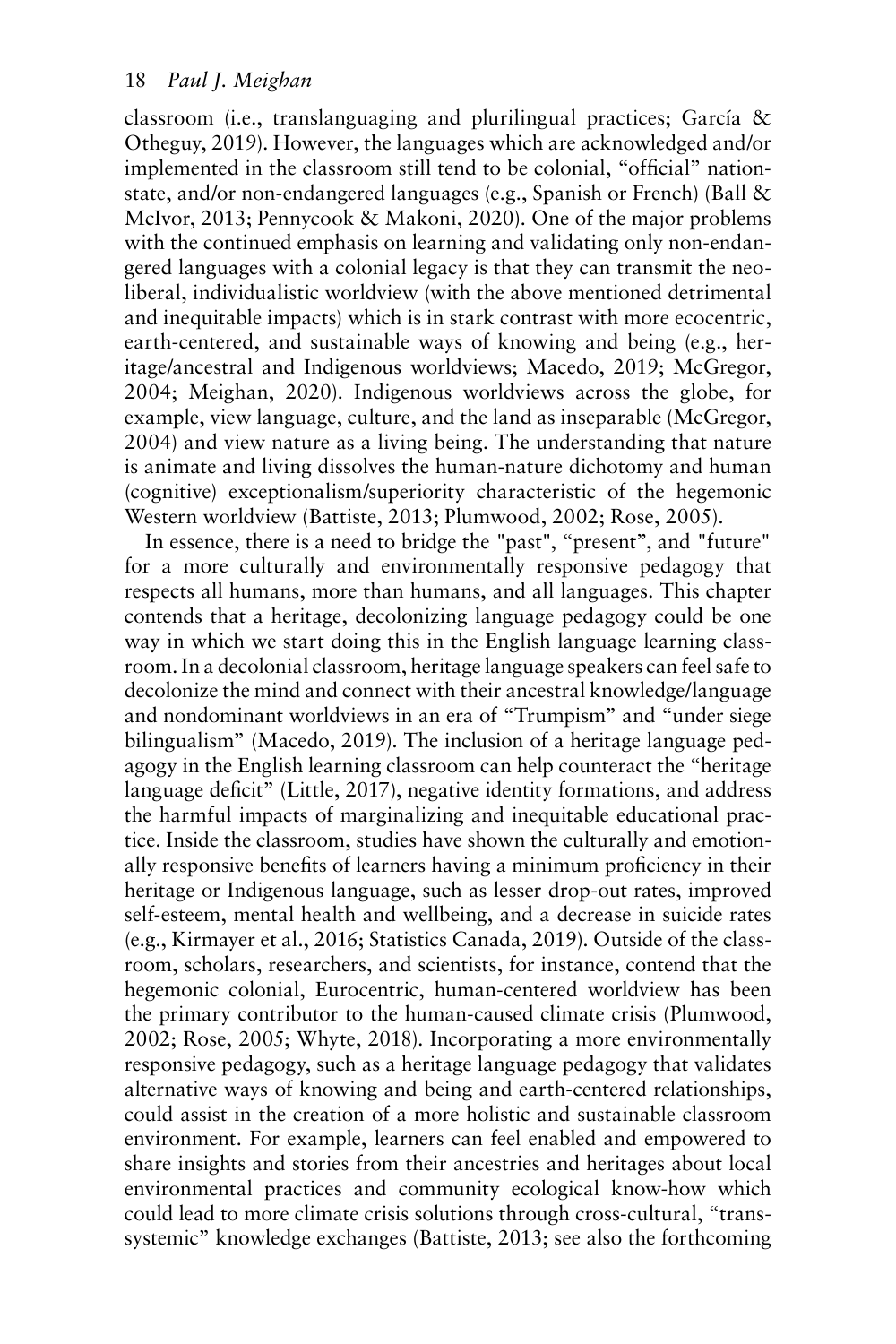section, "Being a *Worldviewer*"). Heritage language pedagogy also addresses five of the 17 United Nations Sustainable Development Goals (SDGs) on the 2030 Agenda for Sustainable Development: Good Health and Well-Being; Quality Education; Reduced Inequalities; Climate Action; and Peace, Justice and Strong Institutions (Sustainable Development Goals Knowledge Platform, n.d.).

## **Being a** *Worldviewer***: An Example of Heritage Language Pedagogy in the English Classroom**

Heritage language pedagogy enables all learners, and educators, to engage in a decolonial exchange of knowledge (emphasizing the plurality of knowledge, not only one, universal Western privileged system) where we can (1) decolonize the mind by questioning existing mental models and assumptions, (2) problematize the inequities of the status quo, and (3) pose solutions to major and urgent real-life issues, such as the climate crisis, by incorporating existing ancestral lifeways and teachings that have existed since time immemorial.

In my English for Academic Purposes (EAP) and ESL classrooms at post-secondary institutions in Toronto, Canada, I have sought to incorporate a culturally and environmentally responsive heritage language pedagogy that addressed our complex, diverse, and shared learning needs. In a metropolis like Toronto, one shared characteristic of the classrooms in which I taught was that learners came from varied multicultural and -lingual backgrounds with rich ancestries and insights. Another shared characteristic of the classrooms was that the curricula and materials came from the lens of the hegemonic Western worldview. For instance, the materials were largely written from a Western perspective and something that stood out to me was that non-Western views were not as commonly incorporated and/or acknowledged.

I began to think about ways in which we could explore alternative ways of knowing and being while appreciating the rich ancestries and heritages of my learners in a safe way where their own knowledge and belief systems, Western or not, could be validated. I decided to include more oral and written texts (e.g., TED talks and recent online/print newspaper articles) created by authors with nondominant, alternative, and earth-centered worldviews in addition to those written from a Western perspective. Educators and learners, as part of culturally and environmentally responsive heritage language pedagogy, are able to explore non-Western, beyond neoliberal texts which may not be part of the "standard" EFL/ESL curriculum (e.g., texts written by authors with a nondominant, alternative/ecocentric worldview) as they acquire English. By way of example, for our assigned readings on the topic of the environment, I included a climate crisis newspaper article published in the online version of *The Guardian*, "Indigenous knowledge systems can help solve the problems of climate change" (Watson, 2017).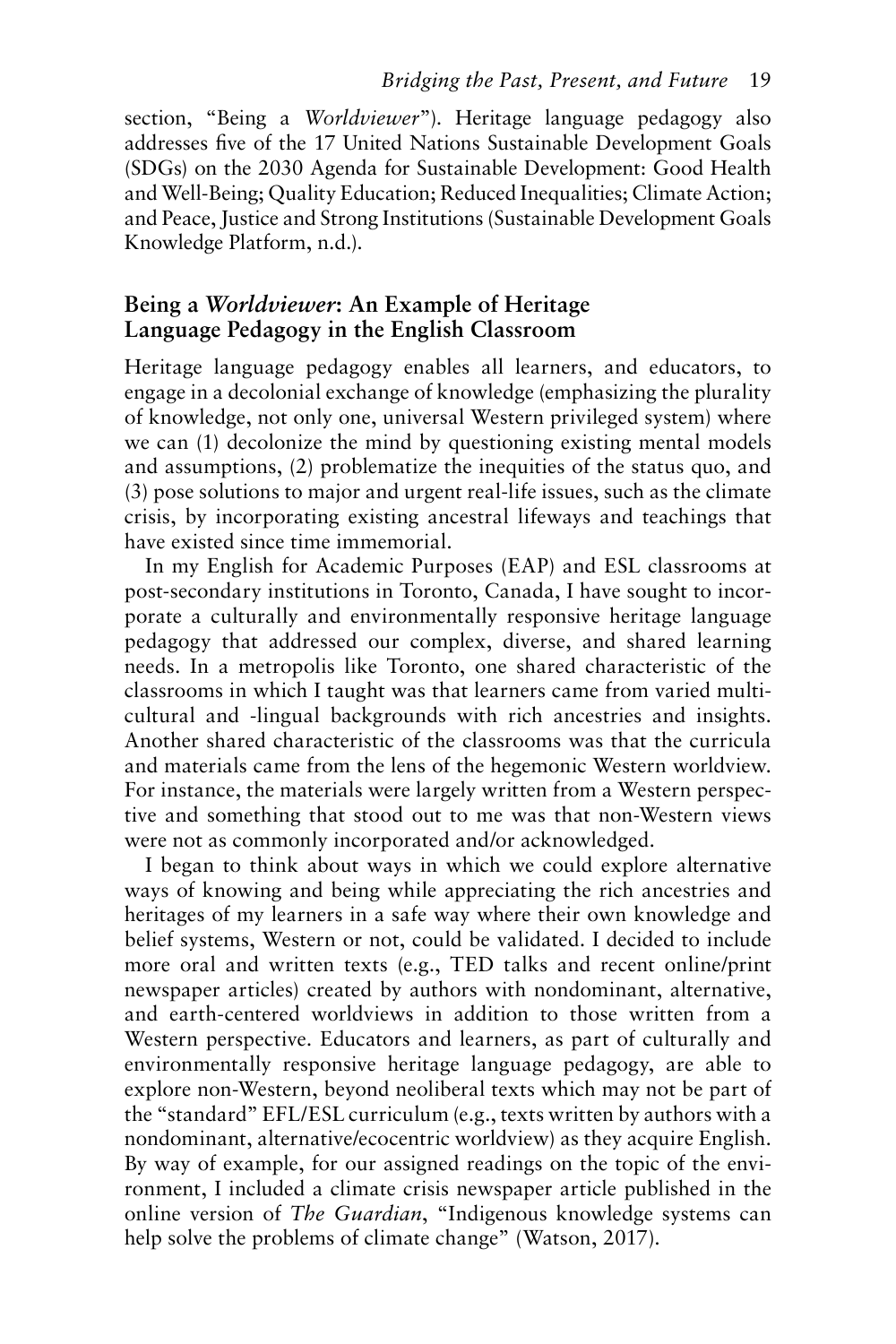Over a five-lesson mini-unit, we analyzed rhetorical, grammatical, lexical, and cultural aspects of the text and produced an interactive video response and comment blog which documented our communal language and knowledge learning journey. I named this multimodal online classroom blog and trans-systemic exchange of worldviews a *Worldviewer* (Table 2.1).

In the *Worldviewer* mini-unit and blog, we focused on developing not only English writing and reading skills but also oral and listening skills where learners could work in small groups to share their perspectives. We also developed "present"-day and "future" 21st-century skills, such as visual, digital, and print literacies (e.g., multiliteracies; Cope &

| Lesson         | Text focus (Classroom)                                                                                                                                                                                                                                                                                      | Worldviewer blog<br>(Homework)                               |  |  |  |
|----------------|-------------------------------------------------------------------------------------------------------------------------------------------------------------------------------------------------------------------------------------------------------------------------------------------------------------|--------------------------------------------------------------|--|--|--|
| $\mathbf{1}$   | Rhetorical<br>Task: Research the background of the author and<br>the publisher                                                                                                                                                                                                                              | Group Video                                                  |  |  |  |
|                | Lines of exploration: Identification of bias;<br>reasons why text was written                                                                                                                                                                                                                               | <b>Reflection Log</b><br>(Appendix A):<br>In small groups    |  |  |  |
| $\overline{2}$ | Grammatical<br>Task: Take an excerpt of the text and analyze the<br>use of grammar and style                                                                                                                                                                                                                | (3 or 4), learners<br>record their<br>answers to             |  |  |  |
|                | Lines of exploration: Use of commas; use of<br>simple vs. compound tenses to explain concepts<br>(i.e., Could message be simplified?)                                                                                                                                                                       | Video Reflection<br>questions and<br>reflect together        |  |  |  |
| 3              | Lexical<br>Task: Focus on the vocabulary used by author<br>Lines of exploration: Use of positive or negative<br>words; overall balance of positive vs. negative                                                                                                                                             | on how the<br>lessons have<br>impacted on<br>their worldview |  |  |  |
| $\overline{4}$ | words, and what impact this has on reader<br>Cultural                                                                                                                                                                                                                                                       |                                                              |  |  |  |
|                | Task: Focus on cultural or field-specific terms used<br>by author; re-create an excerpt with learners'<br>own terms                                                                                                                                                                                         |                                                              |  |  |  |
|                | Lines of exploration: Access to different<br>worldviews, experiences; impact of these views<br>upon the planet ( <i>i.e.</i> , climate crisis issues)                                                                                                                                                       |                                                              |  |  |  |
| 5              | <i>Worldviewer</i> Blog<br><b>Final Video Response and Interaction</b><br>(Appendix B)                                                                                                                                                                                                                      |                                                              |  |  |  |
|                | Task: (1) In class, learners discuss and reflect on how their<br>interactions with the text has changed their understanding/<br>experience of the theme in class and then via comment function on<br>each other's blog videos entries<br>(2) At home, learners record an individual final video response to |                                                              |  |  |  |
|                | answer questions and reflect on learning over the whole mini-unit<br>Lines of exploration: Reflection and evaluation of how the text has<br>impacted upon their worldview                                                                                                                                   |                                                              |  |  |  |

*Table 2.1* Worldviewer. Text: Indigenous knowledge systems can help solve the problem of climate change (Watson, 2017)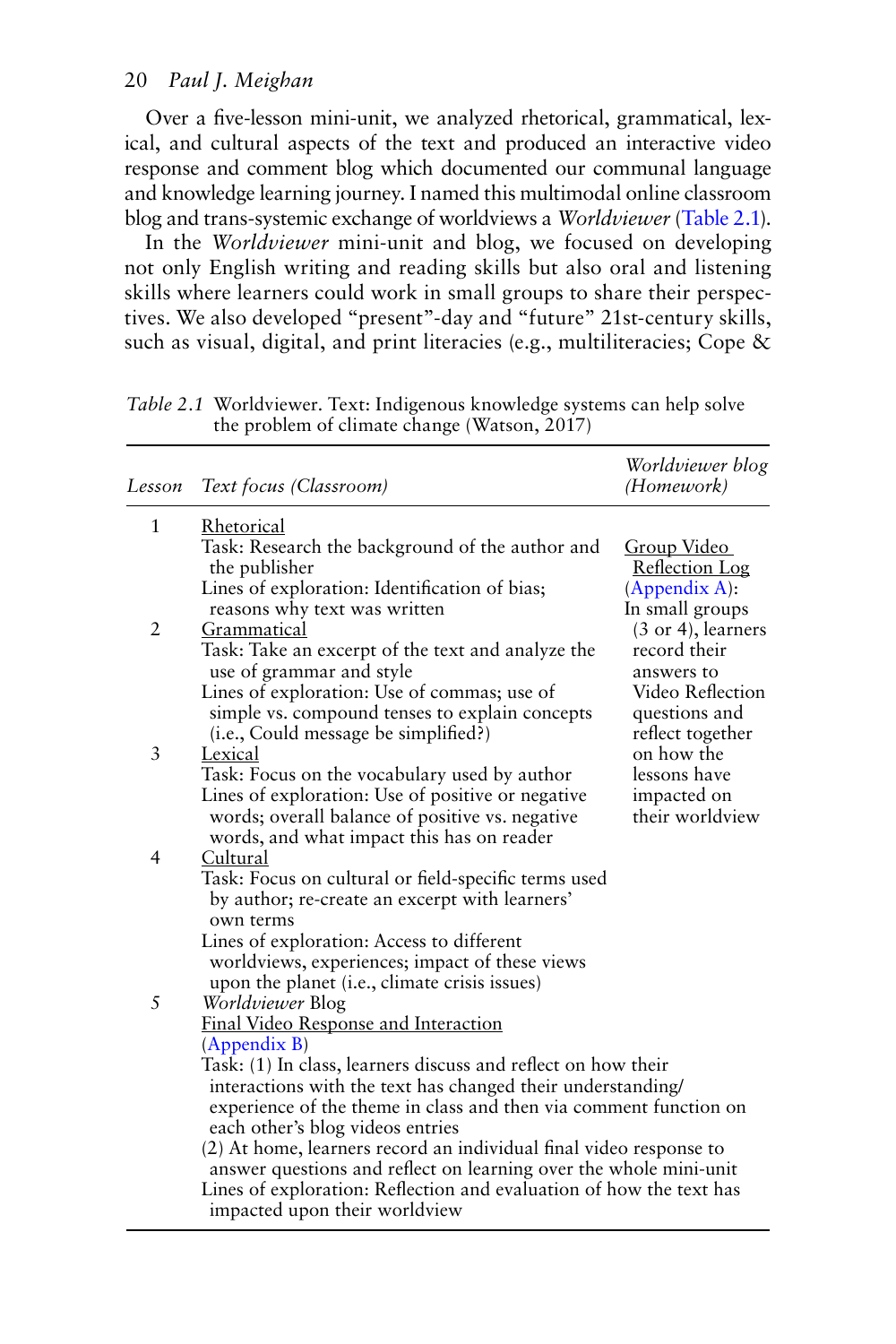Kalantzis, 2015). In addition, the *Worldviewer*, being at its core a heritage language pedagogical tool, activated higher order epistemic learning by challenging hegemonic Western mental models and assumptions (e.g., cognitive/linguistic imperialism and human exceptionalism) and enabled learners to share alternative worldviews with each other through the lens of heritage languages while learning English.

The *Worldviewer* enabled us to learn English through an alternative, decolonial lens. For example, in their videos, learners contrasted and compared the definition of water in the English dictionary as "odorless" or "tasteless" with the understanding that "water is life" in Indigenous worldviews and languages (e.g., Chiblow, 2019). We also reflected on "past" experiences from our families' heritage languages and cultures and shared these insights in our *Worldviewer* group/individual video responses and on the comment function of the *Worldviewer* class blog. Learners talked about traditional place names, what they meant, and compared sustainable agricultural practices in their heritage languages and cultures which shared ecological insights about the land. We also discussed phrases and the framing of the environment in dominant neoliberal Western English discourse, such as "the degradation of the environment". We evaluated the impact of the nominalization of the English noun in this case (e.g., Who is degrading the environment? Why is the agent missing? What effect does this have on the meaning?). We also shared ways in which we could make more earth-centered language (Rosenfeld, 2019; Stibbe, 2018) and metaphors to talk about the environment (e.g., Why do certain people call areas of land "wasteland", "desert", or "dirt"? How do you relate to these words and treat this land? What would be another way of naming this land which is more respectful of all its inhabitants, including humans, animals, and more than human entities?).

In sum, in my *Worldviewer* EAP classroom, learners shared the perspectives and worldviews of their own languages (heritage-, Indigenous-, or "Western"-based) and reflected on potential "present"-day decolonial solutions which inspired collective action and "future" earth-centered climate crisis responses (Meighan, 2020). We learned English through a decolonial lens by searching for more earth-centered metaphors and new "stories to live by" (Stibbe, 2018) through our interactive *Worldviewer* video responses and online blog comments.

#### **Conclusion**

This chapter proposes that a heritage language pedagogy, which validates *all* learner cultures and *all* languages, can help correct the "epistemological error" on which mainstream educational practice and language acquisition is constructed.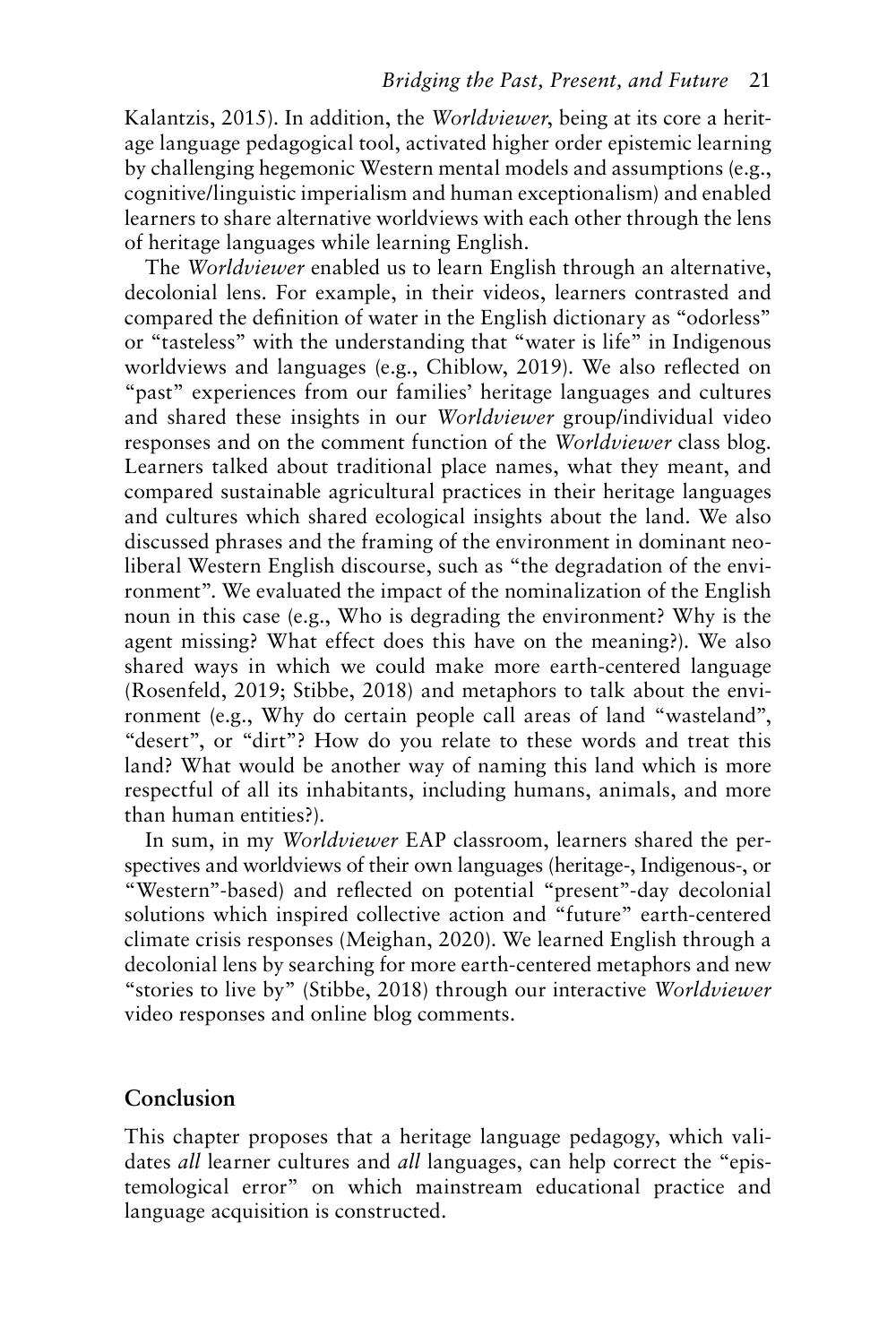As exemplified through the *Worldviewer* blog, heritage language pedagogy can (1) bridge the "past", "present", and "future" of our learners while they learn English, (2) assist in validating and acknowledging a more global, culturally, and environmentally responsive worldview which respects all ways of knowing and being, (3) highlight the importance of heritage knowledge and languages in positive identity formation, (4) stress the importance of maintaining heritage/ancestral knowledge and languages to promote bio- and linguistic diversity, and (5) assist in addressing the marginalization of nondominant cultures and languages in the ESL/EFL classroom.

Together, learners and educators, by informing and educating ourselves on all of the past, present, and future influences that shape us, can start on the process of creating a more equitable, sustainable, and globally representative way of learning English in the classroom.

# **Appendix A: Group Worldviewer Video Reflection Log**

In small groups (three or four), please video record your responses to the questions below (Table 2.2).

Note: *Some questions are focused on specific lessons. In these cases, the lessons are greyed out.*

|                                                                                                          | Lesson 1 | Lesson 2 | Lesson 3 | Lesson 4 |
|----------------------------------------------------------------------------------------------------------|----------|----------|----------|----------|
| Did researching the author help<br>you in identifying potential bias in<br>the article?                  |          |          |          |          |
| Do you think certain word choices<br>contribute to the emotion of a<br>text? Why?                        |          |          |          |          |
| Does the author's language differ<br>from other texts on the<br>environment? Why?                        |          |          |          |          |
| Do you think that one knowledge<br>system has more advantages over<br>the other? Why?                    |          |          |          |          |
| Do you think the text had an overall<br>negative or positive tone? Why?                                  |          |          |          |          |
| Have your opinions about the text<br>changed? Why?                                                       |          |          |          |          |
| How do your experiences compare<br>with the experiences of the author?<br>With your classmates in class? |          |          |          |          |
| Is there anything you will share<br>with others outside the<br>classroom? Why?                           |          |          |          |          |

*Table 2.2* Group worldviewer video reflection log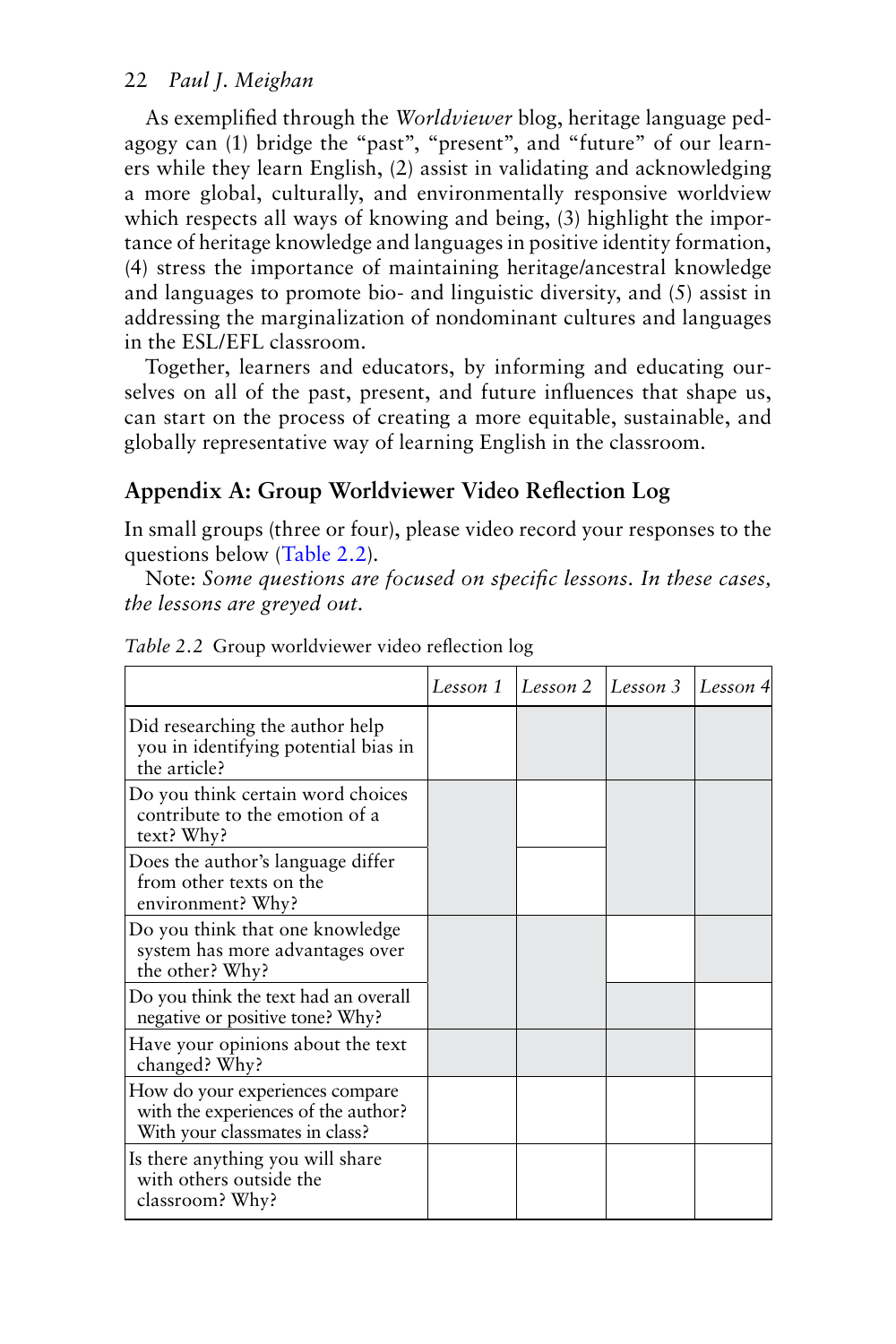## **Appendix B: Final Individual Video Response**

- 1 Please video record your responses. If you wish, you can also use visuals or images, instead of words, to express how you feel.
	- i What are the key themes for you in the article?
	- ii How does the language in this article make you feel?
	- iii How does the article relate to your experience of climate crisis in Canada?
	- iv How does this article relate to your experience of climate crisis in different countries or cultures?
	- v Do you think that the differences between Western knowledge and Indigenous knowledge are important?
	- vi Has the article changed your mind about how we can address the climate crisis?
- 2 Upload your video to the class *Worldviewer* blog.
- 3 Please view at least three of your classmates' videos and add a comment on how their experience with the text related to yours.

## **References**

- Ball, J., & McIvor, O. (2013). Canada's big chill: Indigenous languages in education. In C. Benson & K. Kosonen (Eds.), *Language issues in comparative education* (pp. 19–38). Sense Publishers.
- Baltodano, M. (2012). Neoliberalism and the demise of public education: The corporatization of schools of education. *International Journal of Qualitative Studies in Education*, *25*(4), 487–507. [https://doi.org/10.1080/09518398.2012.](https://doi.org/10.1080/09518398.2012.673025) [673025](https://doi.org/10.1080/09518398.2012.673025)

Bateson, G. (1972). *Steps to an ecology of mind*. Chandler.

- Battiste, M. (2013). *Decolonizing education: Nourishing the learning spirit*. Purich.
- Business Wire. (2020, Mar 19). *Global digital English language learning market 2020–2024: The adoption of English as a global language to boost the market growth*. [https://www.businesswire.com/news/home/20200319005320/en/](https://www.businesswire.com) [Global-Digital-English-Language-Learning-Market-2020-2024](https://www.businesswire.com)
- Chiblow, S. (2019). Anishinabek women's nibi giikendaaswin (water knowledge). *Water*, *11*(209), 1–14. <https://doi.org/10.3390/w11020209>
- Cope, B., & Kalantzis, M. (Eds.). (2015). *A pedagogy of multiliteracies: Learning by design*. Palgrave Macmillan.
- Crystal, D. (2003). *English as a global language* (2nd ed.). Cambridge University Press.
- Cummins, J. (2005). A proposal for action: Strategies for recognizing heritage language competence as a learning resource within the mainstream classroom. *Modern Language Journal*, *89*(4), 585–592.
- De Quincey, T. (1862). *Recollections of the lakes and the lake poets, de Quincey's works* (Vol. II). Adam & Charles Black.
- García, O. (2009). Positioning heritage languages in the United States. *The Modern Language Journal*, *89*(4), 601–605.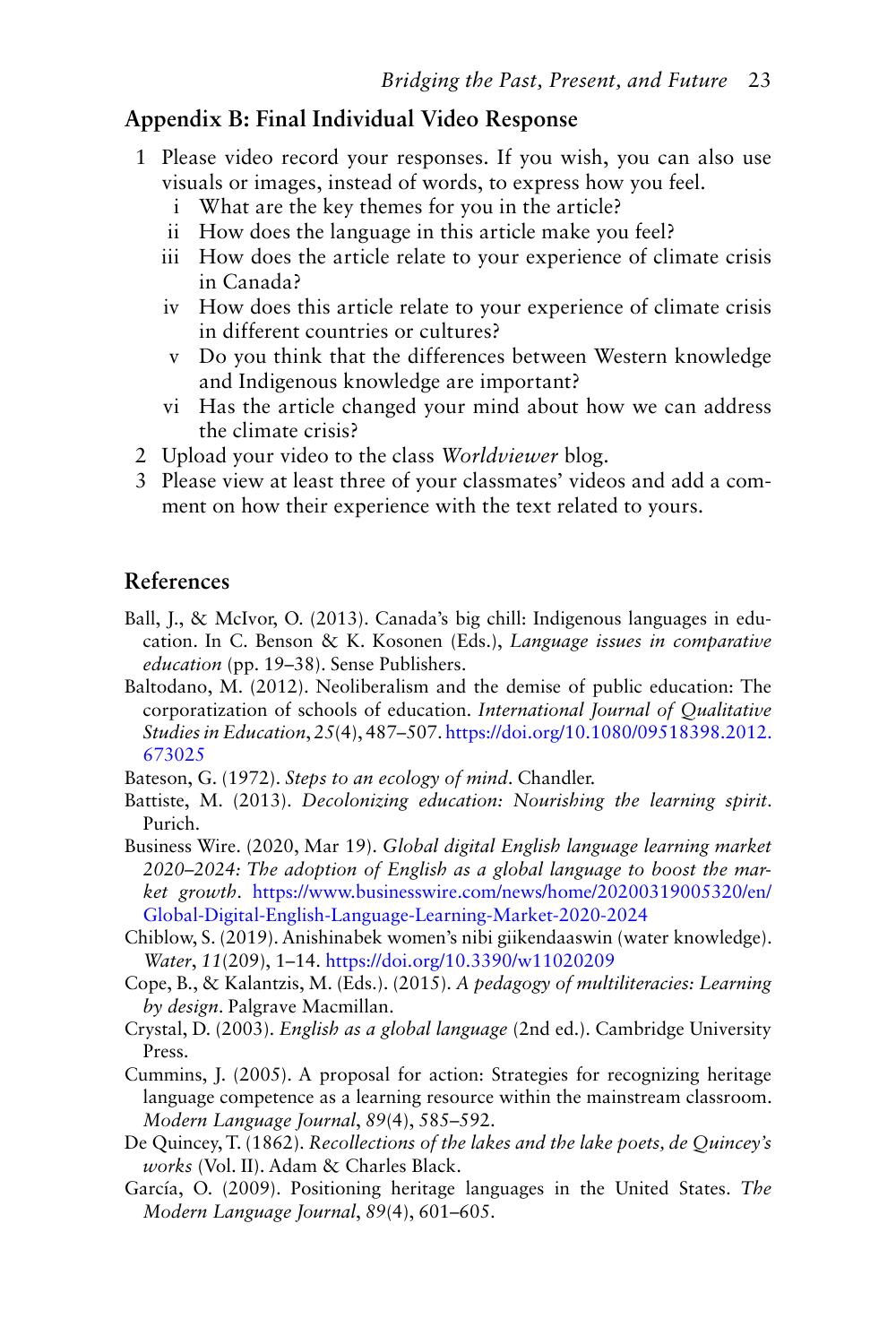- García, O., & Otheguy, R. (2019). Plurilingualism and translanguaging: Commonalities and divergences. *International Journal of Bilingual Education and Bilingualism*, *23*(1), 17–35.<https://doi.org/10.1080/13670050.2019.1598932>
- George, J. (1867). *The mission of great Britain to the world, or some of the lessons which she is now teaching*. Dudley & Burns.
- Hallett, D., Chandler, M. J., & Lalonde, C. E. (2007). Aboriginal language knowledge and youth suicide. *Cognitive Development*, *22*(3), 392–399. [https://doi.](https://doi.org/10.1016/j.cogdev.2007.02.001) [org/10.1016/j.cogdev.2007.02.001](https://doi.org/10.1016/j.cogdev.2007.02.001)
- Harrison, K. D. (2007). *When languages die: The extinction of the world's languages and the erosion of human knowledge*. Oxford University Press.
- Heller, M. (2010). The commodification of language. *Annual Review of Anthropology*, *39*, 101–114. [https://doi.org/10.1146/annurev.anthro.012809.](https://doi.org/10.1146/annurev.anthro.012809.104951) [104951](https://doi.org/10.1146/annurev.anthro.012809.104951)
- Icaza, R., & Vazquez, R. (2018). Diversity or decolonization? Researching diversity at the University of Amsterdam. In G. Bhambra, D. Gebrial, & K. Nisancioglu (Eds.), *Decolonizing the University* (pp. 108–128). Pluto Press.
- Kirmayer, L. J., Sheiner, E., & Geoffroy, D. (2016). Mental health promotion for indigenous youth. In M. Hodes, & S. Gau (Eds.), *Positive mental health, fighting stigma, and promoting resiliency for children and adolescents* (pp. 111–140). Elsevier.
- Kubota, R. (2020). Confronting epistemological racism, decolonizing scholarly knowledge: Race and gender in applied linguistics. *Applied Linguistics*, *41*(5), 712–732.<https://doi.org/10.1093/applin/amz033>
- Laininen, E. (2019). Transforming our worldview towards a sustainable future. In J. W. Cook (Ed.), *Sustainability, human well-being, and the future of education* (pp. 161–200). Palgrave Macmillan.
- Little, S. (2017). Whose heritage? What inheritance? Conceptualising family language identities. *International Journal of Bilingual Education and Bilingualism*, *23*(2), 198–212. <https://doi.org/10.1080/13670050.2017.1348463>
- Macedo, D. (Ed.) (2019). *Decolonizing foreign language education: The misteaching of English and other colonial languages*. Routledge.
- McCarthy, T. L., & Nicholas, S. E. (2014). Reclaiming indigenous languages: A reconsideration of the roles and responsibilities of schools. *Review of Research in Education*, *38*(1), 106–136. <https://doi.org/10.3102/0091732X13507894>
- McGregor, D. (2004). Traditional ecological knowledge and sustainable development: Towards coexistence. In M. Blaser, H. A. Feit, & G. McRae (Eds.), *In the way of development: Indigenous peoples, life projects and globalization* (pp. 72–91). Zed Books.
- Meighan, P. J. (2019). An "educator's" perspective: How heritage language pedagogy and technology can decolonize the English classroom. *TESOL Journal*, *11*(2), 1–5. <https://doi.org/10.1002/tesj.483>
- Meighan, P. J. (2020). Decolonizing English: A proposal for implementing alternative ways of knowing and being. *Diaspora, Indigenous, and Minority Education*, *15*(2), 77–83. <https://doi.org/10.1080/15595692.2020.1783228>
- Modiano, M. (2001). Ideology and the ELT practitioner. *International Journal of Applied Linguistics*, *11*(2), 159–173. [https://doi.org/10.1111/1473-4192.](https://doi.org/10.1111/1473-4192.00012) [00012](https://doi.org/10.1111/1473-4192.00012)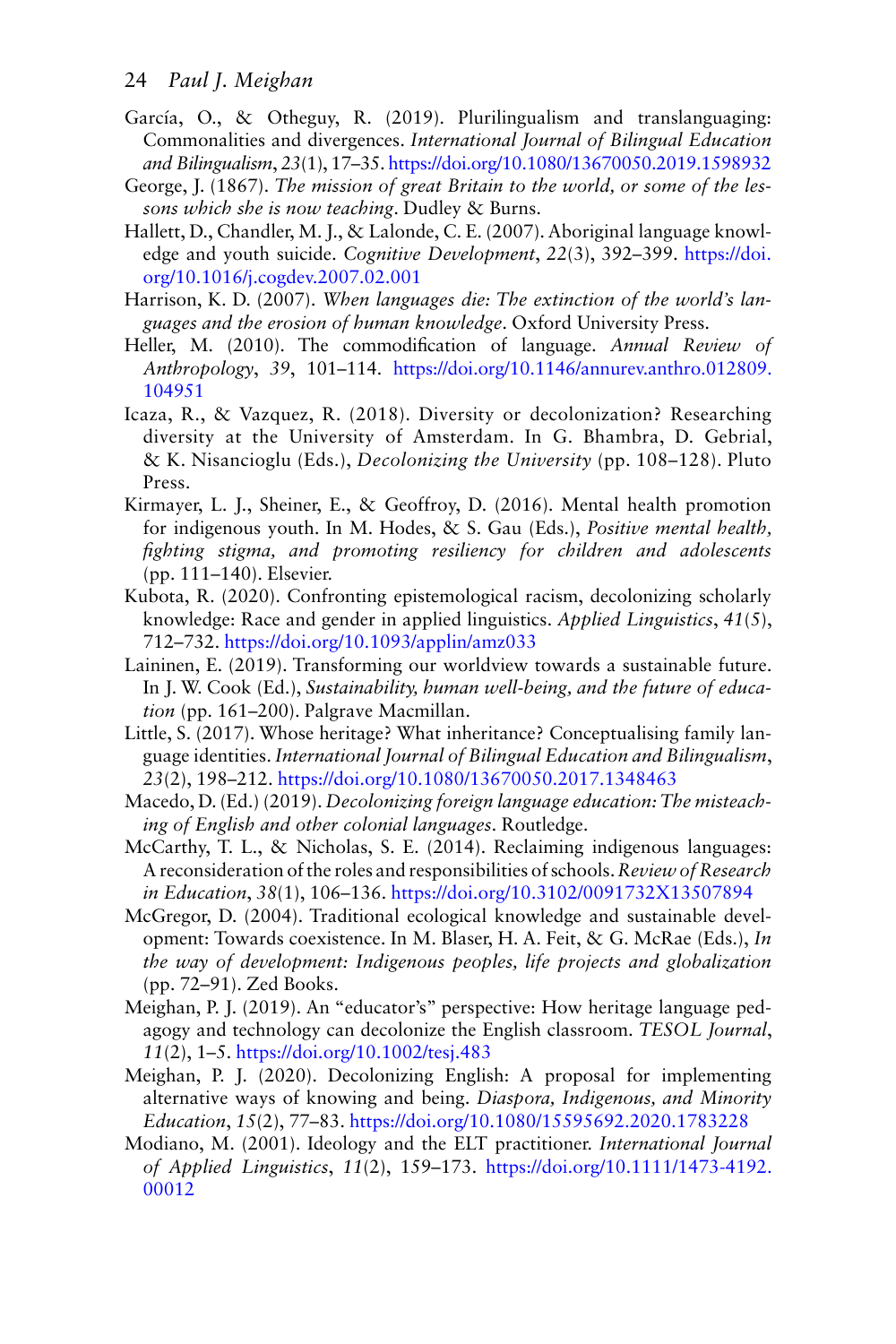- Minde, H. (2003). Assimilation of the Sami: Implementation and consequences. *Acta Borealia*, *20*(2), 121–146. <https://doi.org/10.1080/08003830310002877>
- Nash, J. (2018). Ecolinguistics and placenames: Interaction between humans and nature. In A. Fill & H. Penz (Eds.), *The Routledge handbook of ecolinguistics* (pp. 355–364). Routledge.
- Orbis Research. (2019, Jan 16). *Global English language learning market size, status and forecast 2019–2025*. [https://www.orbisresearch.com/reports/](https://www.orbisresearch.com) [index/global-english-language-learning-market-size-status-and-forecast-2019](https://www.orbisresearch.com)- 2025
- Pennycook, A. (2001). *Critical applied linguistics: An introduction*. Lawrence Erlbaum.
- Pennycook, A. (2017). *The cultural politics of English as an international language*. Routledge.
- Pennycook, A., & Makoni, S. (2020). *Innovations and challenges in applied linguistics from the global south*. Routledge.
- Phillipson, R. (1992). *Linguistic imperialism*. Oxford University Press.
- Phillipson, R., & Skutnabb-Kangas, T. (2018). Linguistic imperialism and the consequences for language ecology. In A. Fill & H. Penz (Eds.), *The Routledge handbook of ecolinguistics* (pp. 121–134). Routledge.
- Plumwood, V. (2002). *Environmental culture: The ecological crisis of reason*. Routledge.
- Rose, D. (2005). An indigenous philosophical ecology: Situating the human. *The Australian Journal of Anthropology*, *16*(3), 294–305. [https://doi.org/](https://doi.org/10.1111/j.1835-9310.2005.tb00312.x) [10.1111/j.1835-9310.2005.tb00312.x](https://doi.org/10.1111/j.1835-9310.2005.tb00312.x)
- Roosevelt, T. (1919, Jan 3). *Letter from Theodore Roosevelt to Richard M. Hurd*. Theodore Roosevelt Papers: Library of Congress Manuscript Division. [https://www.](https://www.theodorerooseveltcenter.org) [theodorerooseveltcenter.org/Research/Digital-Library/Record?libID](https://www.theodorerooseveltcenter.org)=o265602
- Rosenfeld, C. (2019). From Prometheus to Gaea: A case for earth-centered language. Language and Ecology. [http://ecolinguistics-association.org/journal](http://ecolinguistics-association.org)
- Shin, H., & Park, J. S. Y. (2015). Researching language and neoliberalism. *Journal of Multilingual and Multicultural Development*, *37*(5), 443–452. [https://doi.](https://doi.org/10.1080/01434632.2015.1071823) [org/10.1080/01434632.2015.1071823](https://doi.org/10.1080/01434632.2015.1071823)
- Shiva, V. (2000). *Lecture 5: Poverty & globalization–vandana shiva–Delhi*. BBC Radio 4—Reith Lectures 2000—Respect for the Earth. [http://www.bbc.co.uk/](http://www.bbc.co.uk) [radio4/reith2000/lecture5\\_print.shtml](http://www.bbc.co.uk)
- Statistics Canada. (2019). *Aboriginal languages in Canada* [Census in Brief]. [https://www12.statcan.gc.ca/census-recensement/2011/as-sa/98-314-x/98-](https://www12.statcan.gc.ca) [314-x2011003\\_3-eng.cfm](https://www12.statcan.gc.ca)
- Sterling, S. (2003). *Whole systems thinking as a basis for paradigm change in education: Explorations in the context of sustainability* [Doctoral dissertation]. Centre for Research in Education and the Environment, University of Bath.
- Sterling, S. (2010). Transformative learning and sustainability: Sketching the conceptual ground. *Learning and Teaching in Higher Education*, *5*, 17–33.
- Stibbe, A. (2018). Positive discourse analysis: Rethinking human ecological relationships. In A. Fill & H. Penz (Eds.), *The Routledge handbook of ecolinguistics* (pp. 165–178). Routledge.
- Sustainable Development Goals Knowledge Platform. (n.d.). *Sustainable development goals*. [https://sustainabledevelopment.un.org/sdgs](https://sustainabledevelopment.un.org)